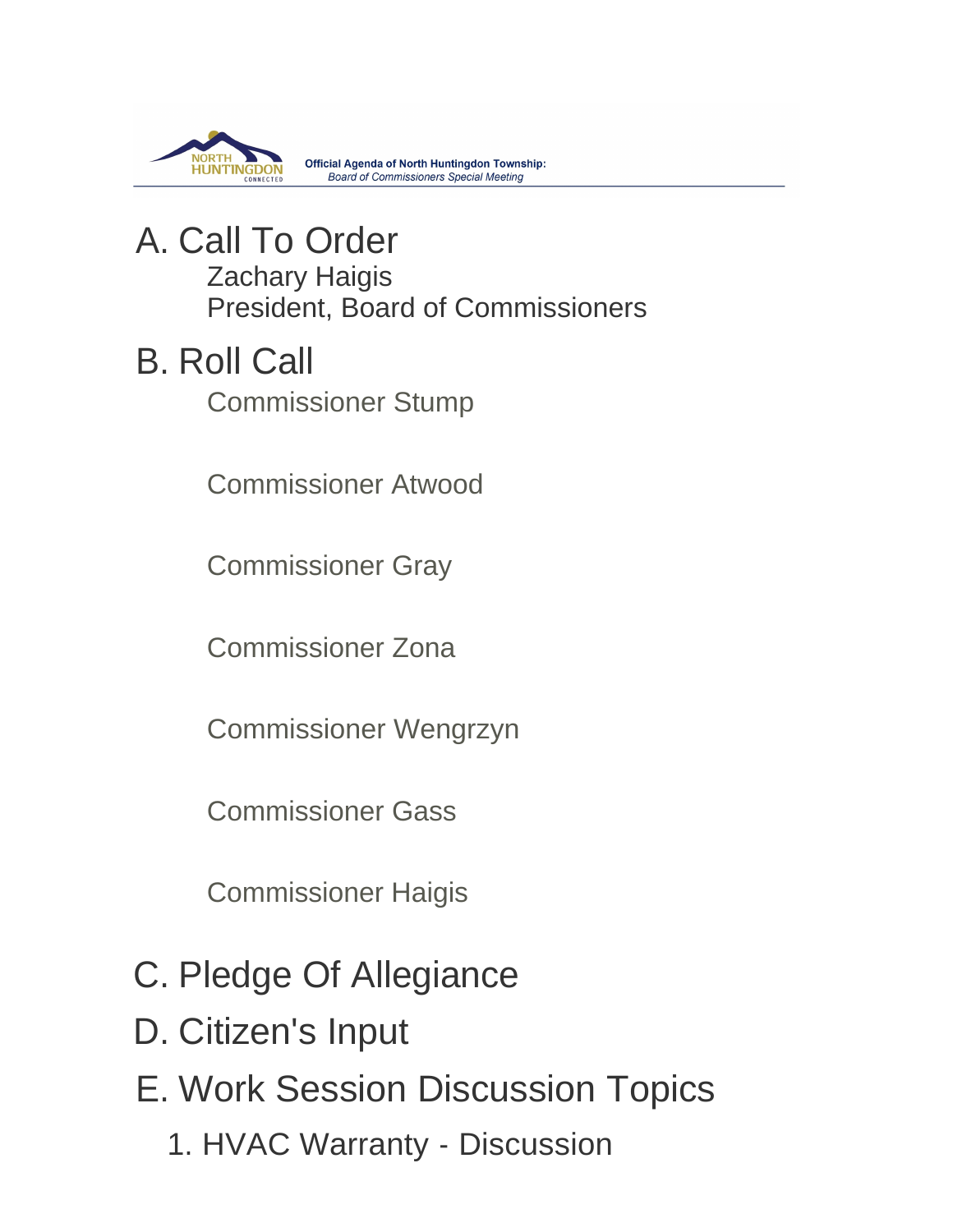Documents:

HVAC WARRANTY.PDF

## 2. Opioid Settlement Agreement -**Discussion**

Documents:

OPIOID SETTLEMENT AGREEMENT.PDF

- 3. Waste Management Automated Transition - Discussion
- F. Planning / Engineering Topics
	- 1. Kenny Ross Mazda Site Altercations

Documents:

SP-03-2020 KENNY ROSS MAZDA.PDF

## 2. S-25-2021: Tomasic Consolidation, Woodside Drive, R-4 Zoning

Proposed consolidation involving two adjoining lots on Woodside Drive.

Documents:

S-25-2021 TOMASIC CONSOLIDATION.PDF

- G. Old Business
- H. Further Board Comments
	- Adjournment I.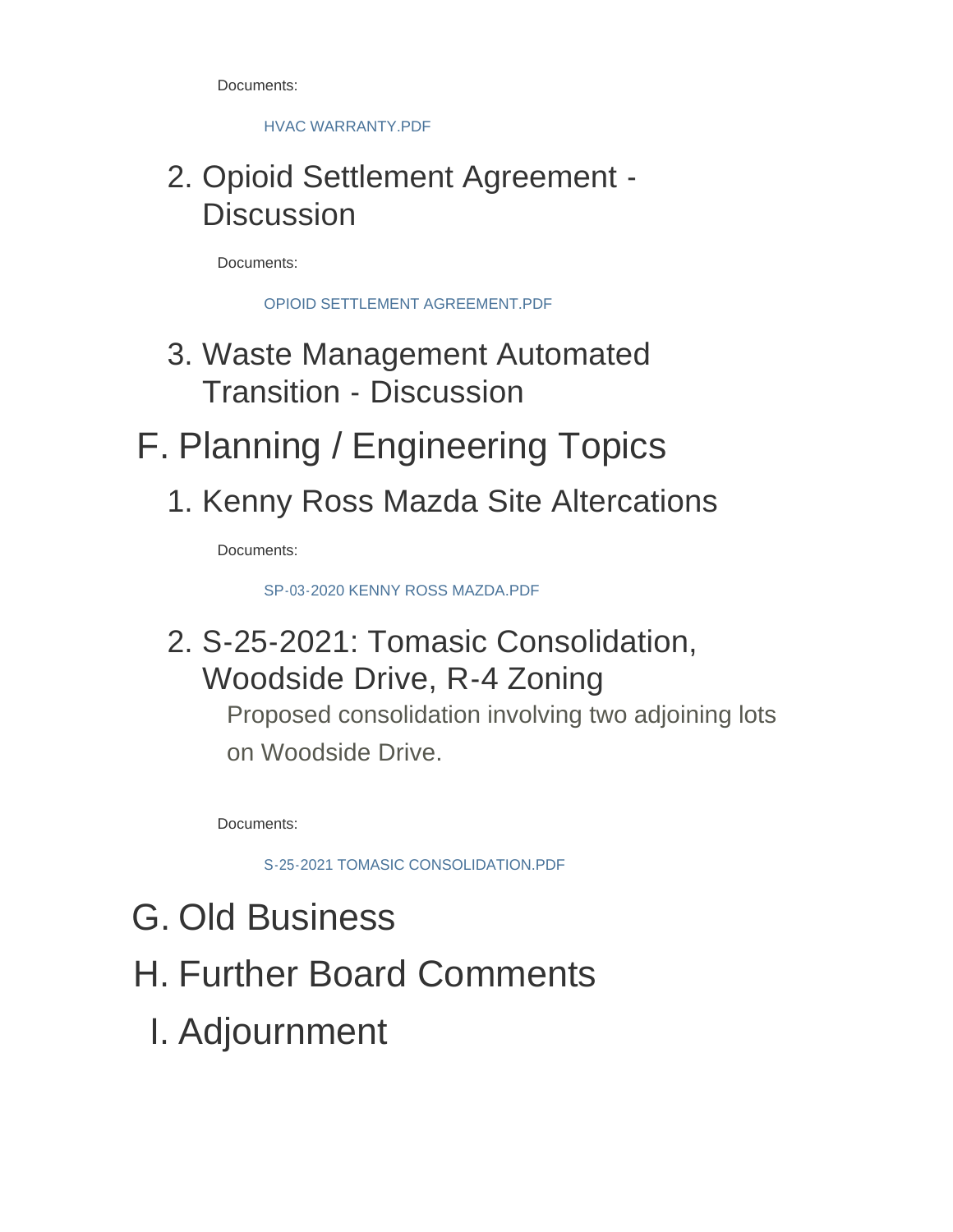# Memorandum

To: Board of Commissioners



December 29, 2021 Date: **Michael Turley** From: CC:

RE: **HVAC Warranties** 

After some discussion with the Contractor for the HVAC work, I have some updated information regarding the question of extended warranties. Currently there is a 1 year parts and labor warranty on all work after date of substantial completion. Warranty for the air handler is not recommended. They are basically a motor and coil and an air supply box which can be bought and replaced locally.

The Chiller could be considered for extended warranty. This unit has compressors and control components that could go bad. The supplier as presented through our Contractor are only recommending a parts warranty for the chiller. A 5-year parts warranty including compressor or circuit board or motors is \$3,250. A 5-year compressor only warranty is \$2,200. These warranties would have to be in place before the chiller leaves the factory which is scheduled for late January. So if an action were to be taken it should be at the January meeting.

The Contractor has said they don't get this request very often. It is likely that extended warranties may occasionally be written into the specifications. I don't have a recommendation except to share the Contractor's view that he doesn't often see this request and if we consider it - we should consider what the Supplier has offered related to the chiller parts and the two options. I think extended warranties are Often personal preferences. Myself, I rarely if ever purchase them, but acknowledge they could end up being beneficial.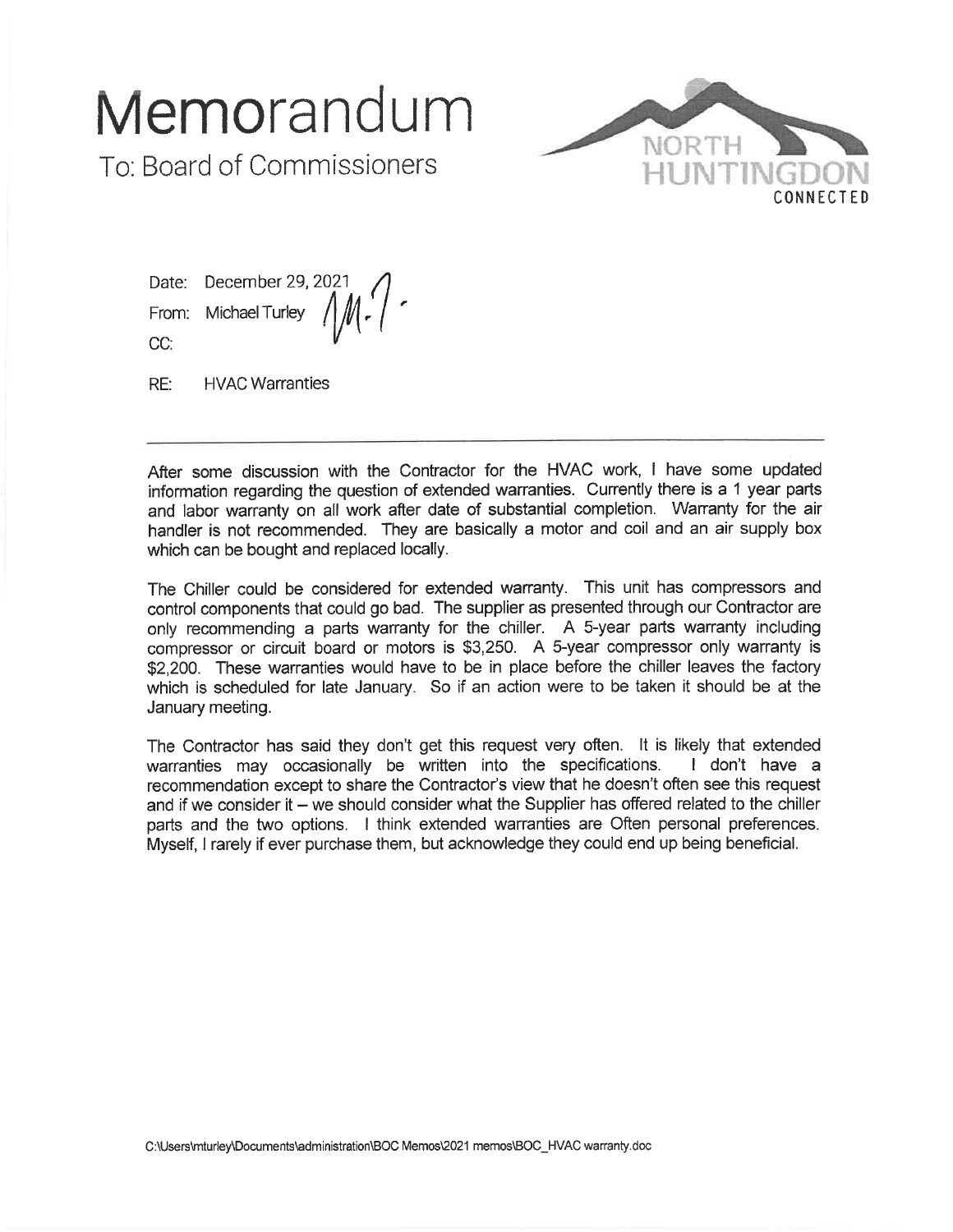### **OFFICIAL**

### **TOWNSHIP OF NORTH HUNTINGDON**

#### **RESOLUTION NO. 1 OF 2022**

Authorizing the Township of North Huntingdon to Enter into the Settlement Agreements with McKesson Corporation, Cardinal Health, Inc., AmerisourceBergen Corporation, Johnson & Johnson, Janssen Pharmaceuticals, Inc., Ortho-McNeil-Janssen Pharmaceuticals, Inc., and Janssen Pharmaceuitca, Inc., and Agree to the Terms of the Pennsylvania Opioid Misuse and **Addiction Abatement Trust.** 

WHEREAS, the United States is facing an ongoing public health crisis of opioid abuse, addiction, overdose, and death. The Commonwealth of Pennsylvania and Pennsylvania local governments spend billions of dollars each year to address the direct consequences of this crisis: and

**WHEREAS**, since at least 2017, state and local governments in Pennsylvania and around the United States have been pursuing investigations and litigation against certain manufacturers. distributors, and retailers of opioid pharmaceuticals (the "Opioid Defendants") in an effort to hold the Opioid Defendants financially responsible for the impact of the opioid epidemic on the County of Westmoreland and to recover resources necessary to combat the opioid epidemic; and

WHEREAS, negotiations to settle claims against several of the Opioid Defendants, specifically McKesson Corporation, Cardinal Health, Inc., AmerisourceBergen Corporation, Johnson & Johnson, Janssen Pharmaceuticals, Inc., Ortho-McNeil-Janssen Pharmaceuticals, Inc., and Janssen Pharmaceuitca, Inc. (the "Settling Defendants") have been ongoing for several years; and

WHEREAS, negotiations with the Settling Defendants have resulted in proposed nationwide settlements of state and local government claims to settle the litigation; and

**WHEREAS**, the proposed terms of those proposed nationwide settlements have been set forth in the Distributors Master Settlement Agreement and the J&J Master Settlement Agreement (collectively "Settlement Agreements"); and

**WHEREAS**, copies of the Settlement Agreements as well as summaries of the main terms of the Settlement Agreements have been provided to the County; and

**WHEREAS**, the Settlement Agreements provide, among other things, for the payment of a certain sum to settling government entities in Pennsylvania including to the Commonwealth of Pennsylvania and Participating Subdivisions upon occurrence of certain events as defined in the Settlement Agreements ("Pennsylvania Opioid Funds"); and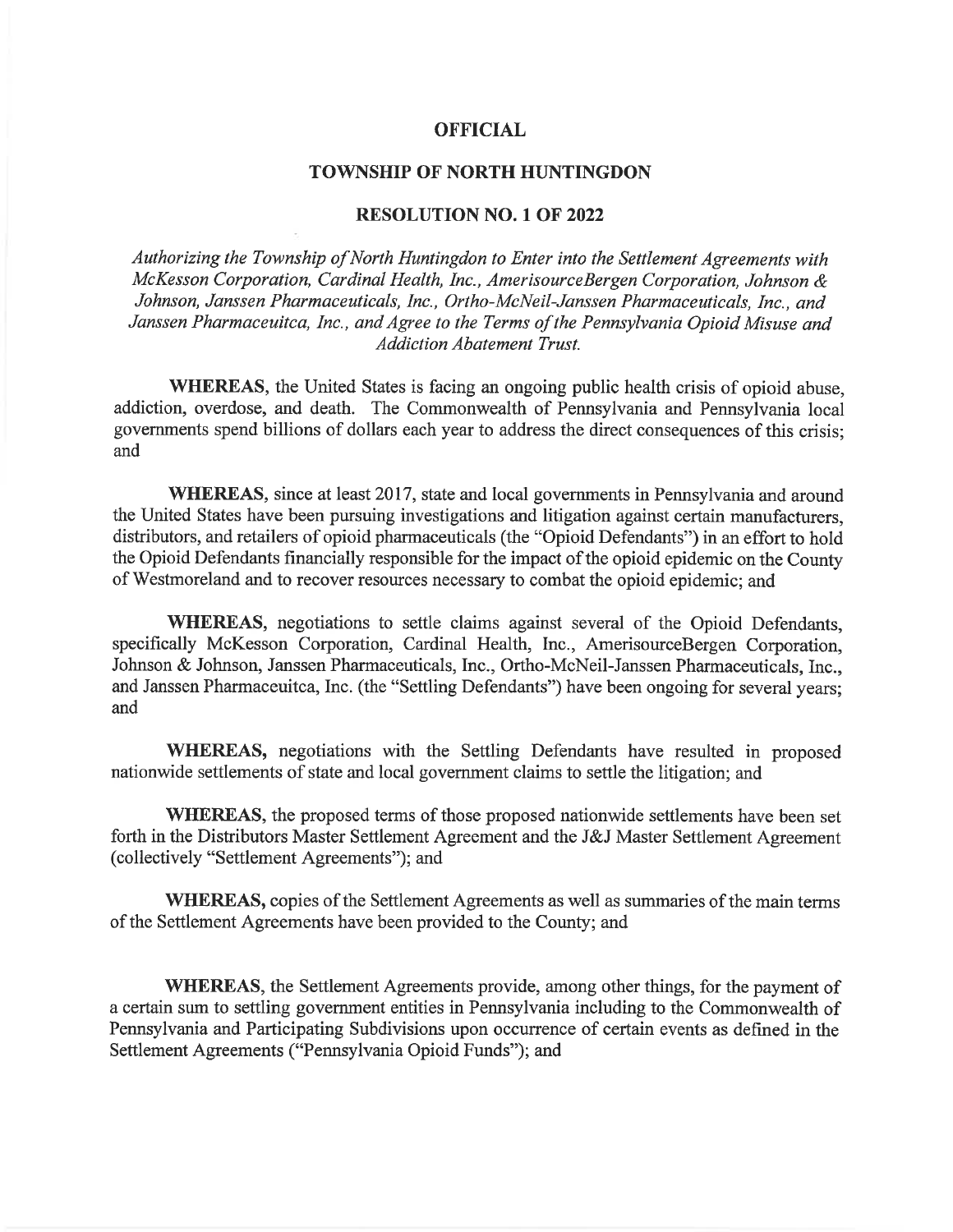WHEREAS, Pennsylvania local governments as well as the attorneys representing those local governments have engaged in extensive discussions with the Commonwealth's Office of Attorney General ("OAG") as to how the Pennsylvania Opioid Funds will be allocated, which has resulted in the Proposed Pennsylvania Opioid Misuse and Addiction Abatement Trust (the "Trust"); and

**WHEREAS, a copy of the Trust has been provided to the County; and** 

**WHEREAS**, the Trust proposes to allocate the Pennsylvania Opioid Funds 15% to a Commonwealth Account; 70% to local governments in a County Abatement Account; and 15% to a Litigating Subdivision Account. For the avoidance of doubt, all funds allocated to Pennsylvania from the Settlements will be combined pursuant to the Trust, and 15% of that total shall be allocated to the Commonwealth of Pennsylvania (the "Commonwealth of Pennsylvania Account"), 70% to the County Abatement Account ("County Abatement Account Allocation"). and 15% to the Litigating Subdivision Account ("Litigating Subdivision Account"); and

**WHEREAS**, the Counties and Litigating Subdivisions, their Associations, such as the County Commissioners Association of Pennsylvania, and Counsel for the Subdivisions have participated in a series of meetings to draft allocation formulas. Those meetings have resulted in allocation formulas for the County Abatement Account and the Litigating Subdivision Account and established a Local Allocation Share under each Account for Eligible Local Subdivisions; and

**WHEREAS**, the County will receive its Local Allocation share only when it becomes a Participating Subdivision by signing the Participation Agreements to the Settlements.

NOW, THEREFORE, BE IT RESOLVED: the Township of North Huntingdon through its Board of Commissioners approves and authorizes to settle and release the County's claims against the Settling Defendants in exchange for the consideration set forth in the Settlement Agreements and Trust Agreement including taking the following measures:

- $1.$ The execution of the Participation Agreement to the Distributors Settlement Agreement and any and all documents ancillary thereto.
- $\overline{2}$ . The execution of the Participation Agreement to the Janssen Settlement Agreement and any and all documents ancillary thereto.
- $3<sub>1</sub>$ The execution of the Pennsylvania Subdivision Intrastate Allocation Participation Form agreeing to the allocations to the County Abatement and Litigating Subdivision Accounts and agreeing to be a beneficiary of the Pennsylvania Opioid Misuse and Addiction Abatement Trust.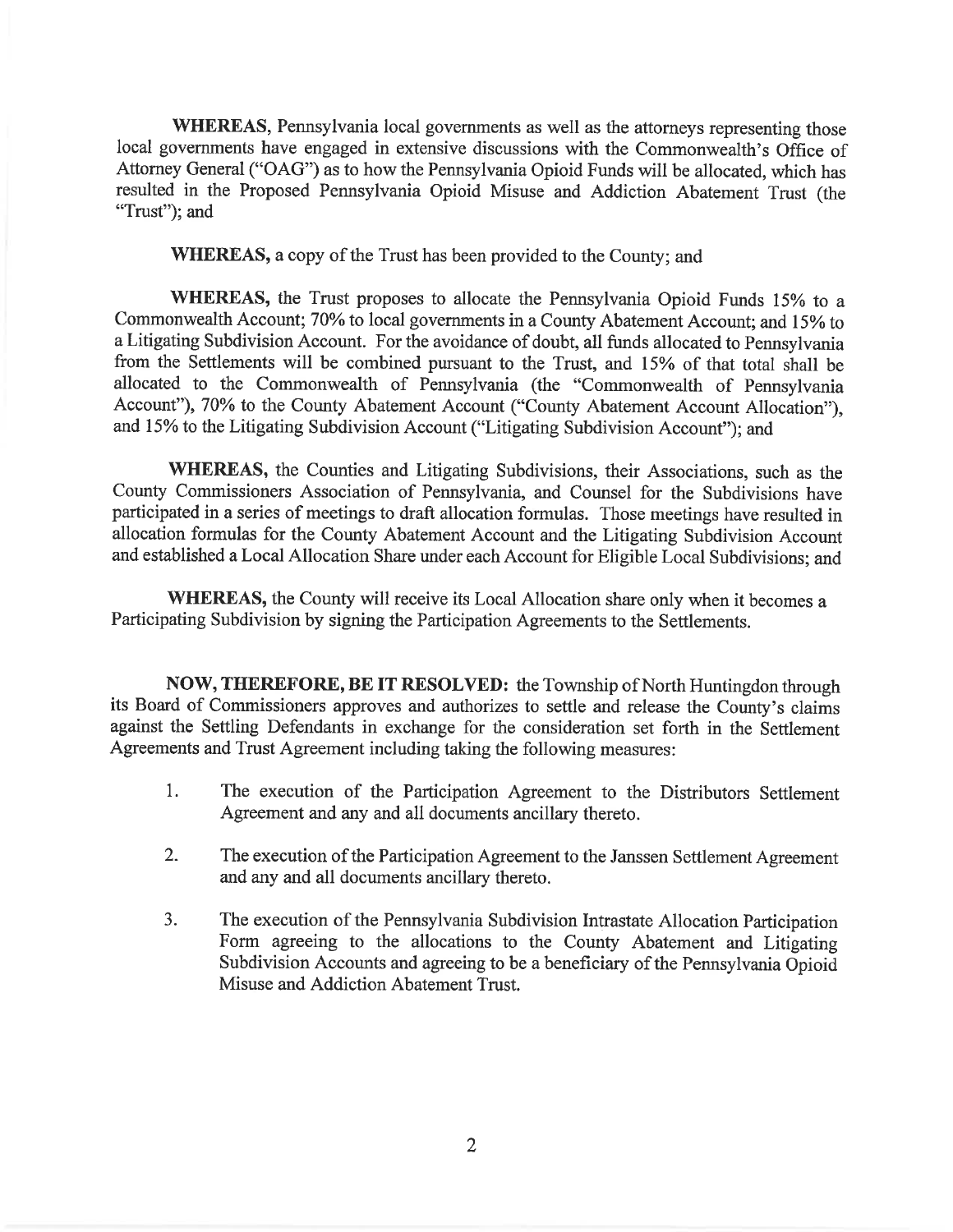BE IT FURTHER RESOLVED that all actions heretofore taken by the Board of Commissioners of the Township of North Huntingdon with respect to the matters contemplated under this Resolution are hereby ratified, confirmed and approved.

Adopted by the Township of North Huntingdon of Westmoreland County on this 19th day of January, 2022, with a quorum being present.

TOWNSHIP OF NORTH HUNTINGDON

Zachary J. Haigis, President Board of Commissioners

ATTEST:

Michael Turley, Township Secretary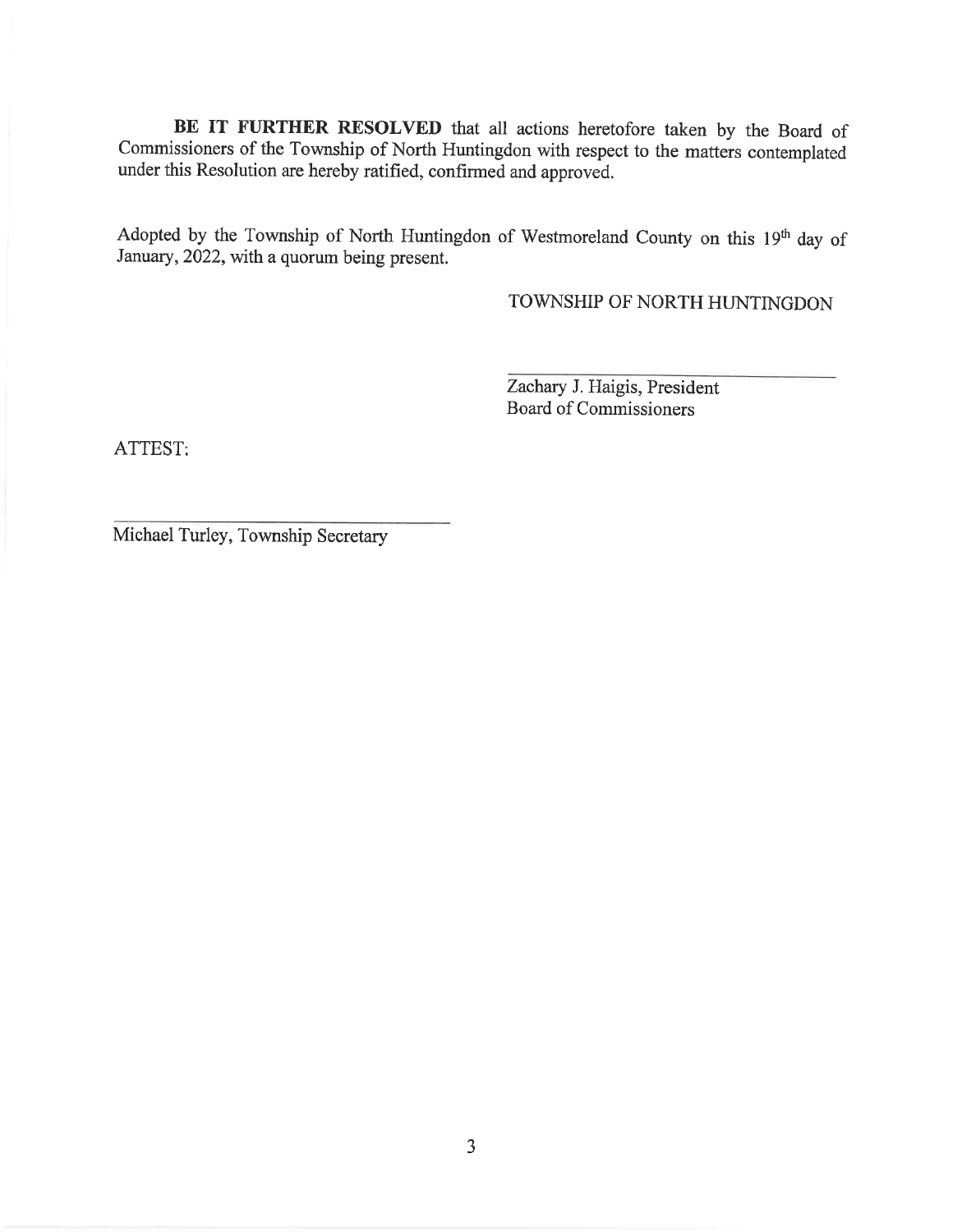## **Memorandum** To: Board of Commissioners



|       | Date: January 11, 2022                                                                       |
|-------|----------------------------------------------------------------------------------------------|
| From: | Ryan Fonzi, Director of Planning & Zoning                                                    |
| CC:   | Michael Turley, Interim Township Manager<br>Robert Robinson, P.E., Interim Township Engineer |
| RE:   | Kenny Ross Mazda Site Alterations                                                            |

The Board of Commissioners approved plans for a new Kenny Ross Mazda dealership in March of 2021. The project is currently underway, however the owner has run into problems during construction. An existing gas line running the length of Hams Way is intruding into the development area for this site. If construction proceeds as approved, any excavation in this area on the western edge of the site will certainly damage the gas line.

The owner is requesting that the concrete curb is not installed along Hams Way to avoid the gas line. There are also a series of light poles that will interfere with the gas line as well. The owner would like to move these poles further into the site. Parking spaces in the immediate area will need to be shortened by 2 feet to accommodate the light poles. Since this is an inventory lot, and not for public use, this request is acceptable. The 24' aisle width will be maintained in this part of the parking lot.

Landscaping along Hams Way will need to be relocated as well. The applicant has shown more robust landscape islands on the north and south portions of the site to compensate. The overall percentage of landscaping is not changing and the applicant still proposes more greenery than is required by ordinance.

In addition to these alterations requested by the owner due to the gas line, he has two more requests. First is a small building addition on the western edge of the proposed building to house equipment that is larger than anticipated. The addition is 97sf in size and barely changes the building footprint. The dimensions are  $7' \times 14'$ . This addition does not create new impervious surface and does not protrude into the adjacent aisle way in the parking lot. The second request is the installation of a flag pole near the main entrance from State Route 30. The flag pole does not need separate permitting or approvals, the owner just wanted to make the Township aware.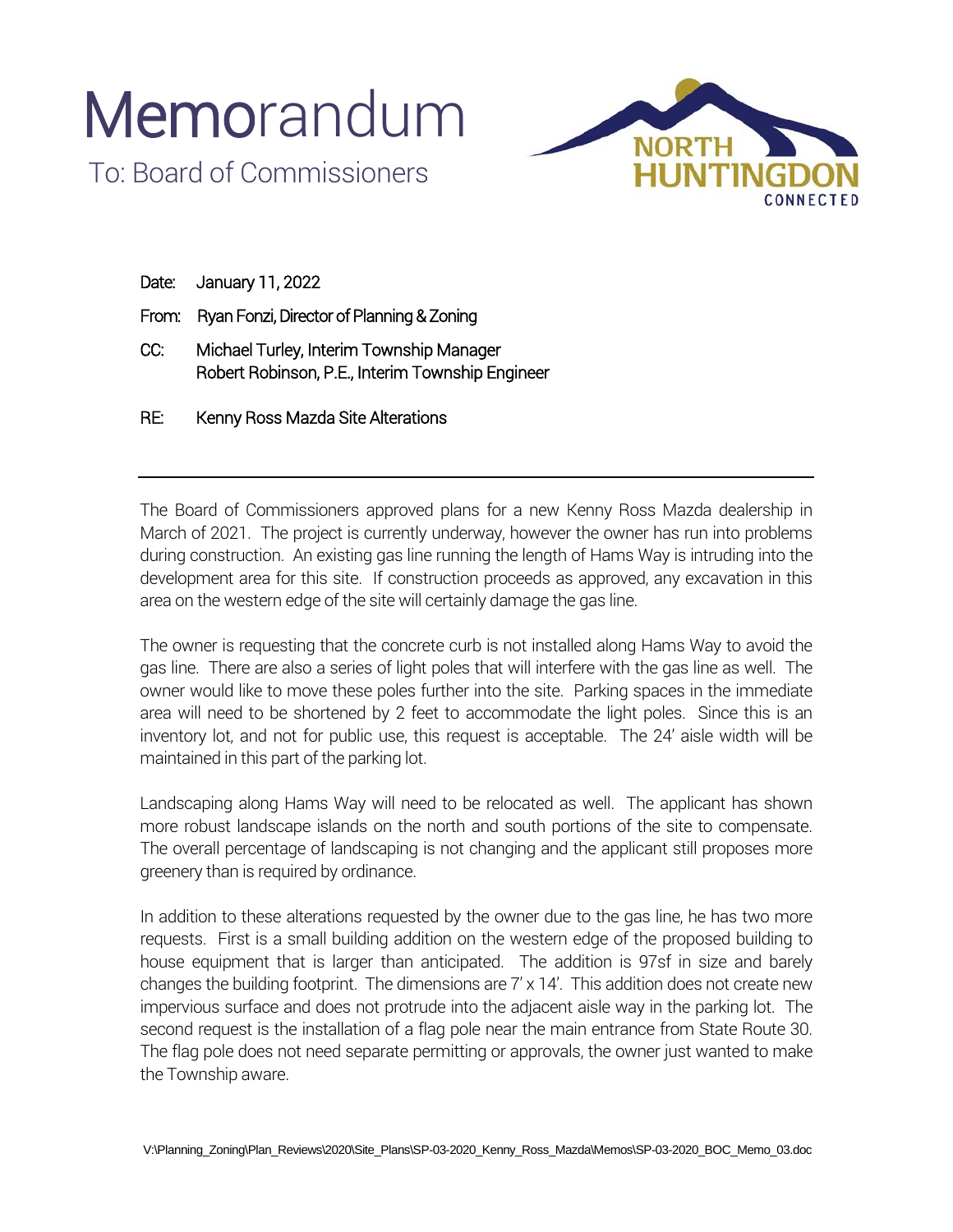Don Housley of KU Resources has reviewed the proposed changes and is in agreement with the applicant's revised drawings. All changes will be reflected on the as-built drawings when the project is complete.

At their January 10<sup>th</sup>, 2022 meeting, the Planning Commission recommended approval of these requested changes. These alterations include:

- 1. Eliminating the concrete curbing and landscape islands on the western edge of the site. The new paving will be flush with Hams Way and parking blocks will be added to each parking space along the roadway.
- 2. The landscaping will be relocated elsewhere on the site. The applicant is still proposing nearly 20% more landscaping on site than is required.
- 3. Light poles along Hams Way will be moved a few feet into the site to avoid disruption of the existing gas line.
- 4. Construction of a 97sf addition along the western side of the building to accommodate equipment.
- 5. The installation of a flag pole on the east side of the main entrance coming off of State Route 30 to sit on the site of the existing Subaru dealership.